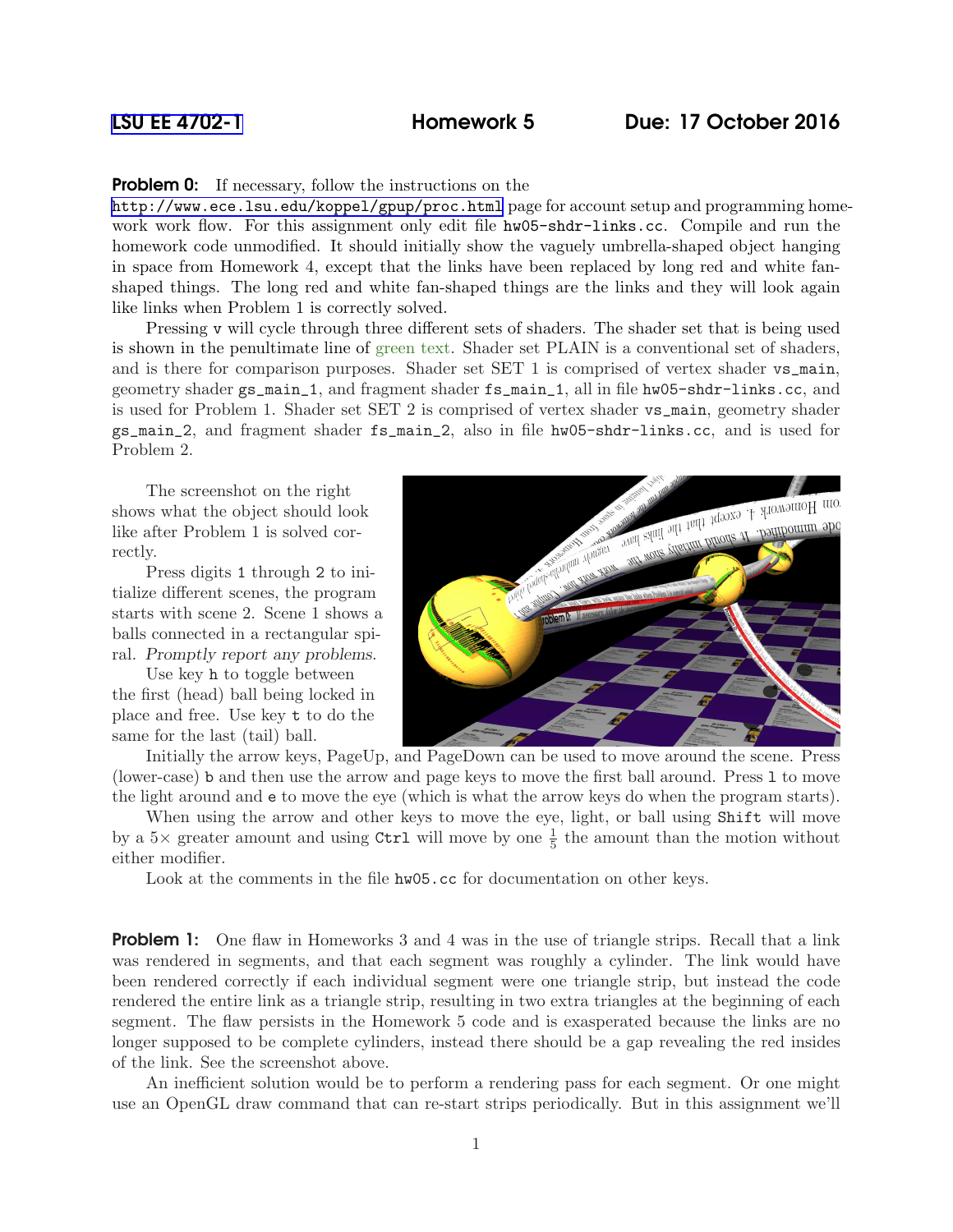fix the problem another way: by having the geometry shader recognize that a triangle should not be rendered and abandoning it.

On the CPU side in routine render\_link\_1 the value of variable theta has been placed into the  $w$  component of the vertex coordinate. (I'll pause for a moment while you think about this.) Hopefully some of you realized that it's the  $w$  component that explains the long red and white fan-like things, since the w acts like a scale factor.

Modify the Set 1 shaders so that the value of the  $w$  component, theta, is used to determine whether a triangle should be rendered, and if not to discard the triangle. And make whatever other changes are needed so that the links look like links again.

A solution to this problem will require the following: declaring a variable to communicate the value of theta between the vertex shader and geometry shader, modifying vs\_main\_1 to extract theta from the vertex coordinate and then making sure that the correct vertex coordinate is used, and modifying gs\_main\_1 so that it does not emit any triangles if theta is zero.

This triangle-strip issue is fixed using an alternative approach in the shaders for Problem 2. You might want to inspect that code for hints.

Note that packing unrelated information  $(\theta)$  into the w component vertex coordinate is bad from the point-of-view of code readability however because GPUs handle four-element vectors very efficiently it might result in better performance than using a separate variable for  $\theta$ .

There is another problem on the next page!